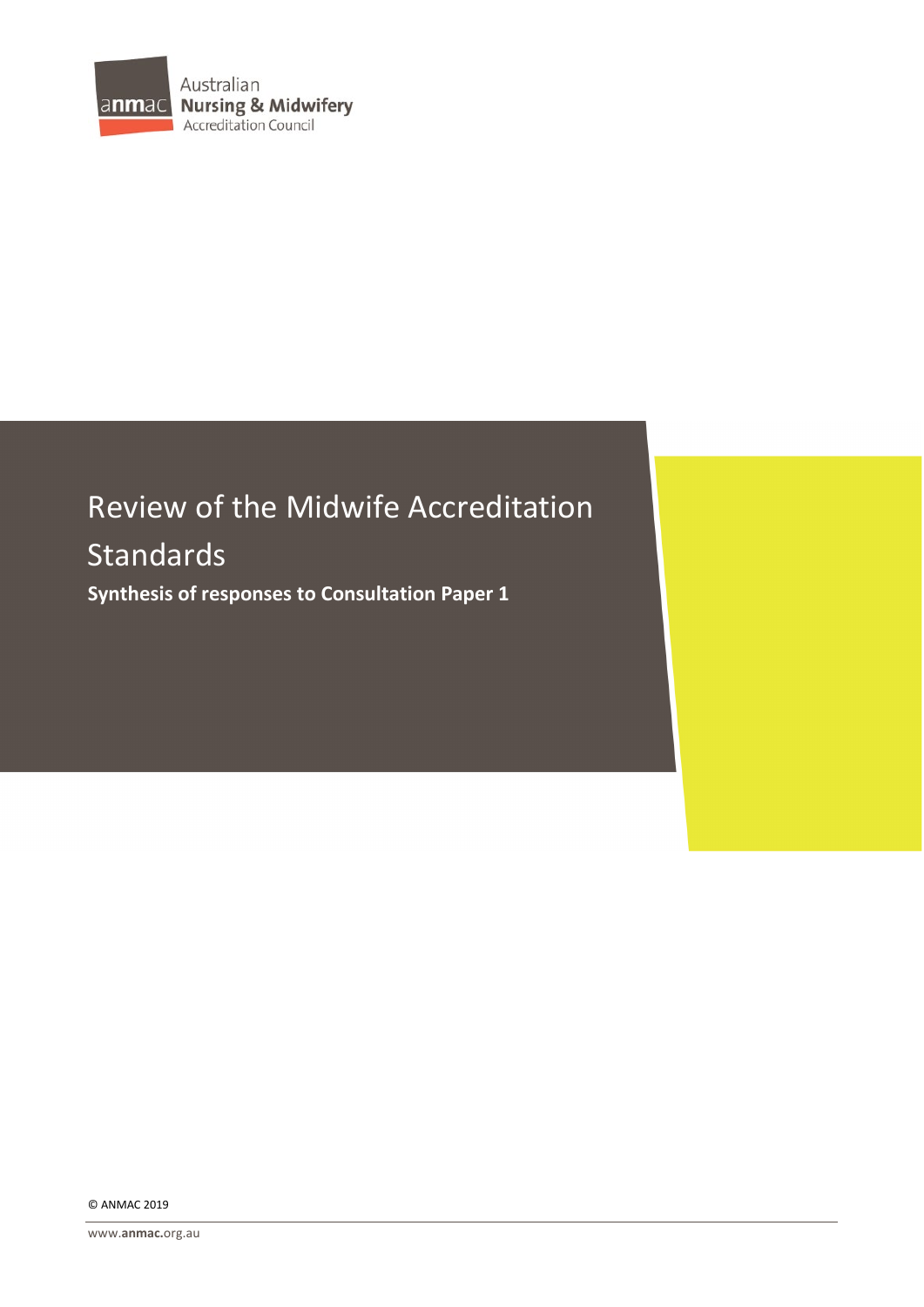# **Table of Contents**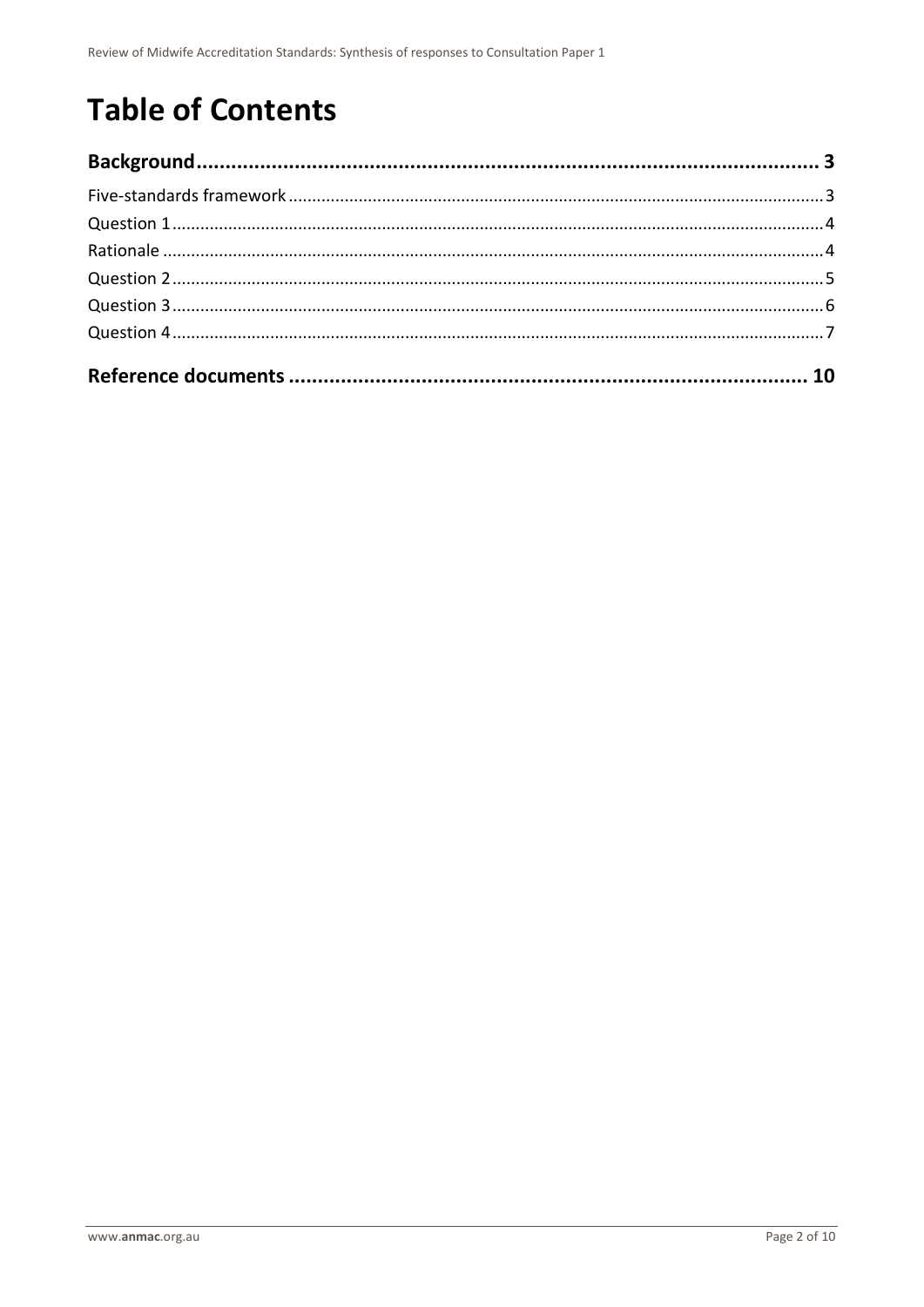# <span id="page-2-0"></span>**Background**

The Australian Nursing and Midwifery Accreditation Council (ANMAC) is the independent accrediting authority for nursing and midwifery programs of study with responsibility for maintaining and facilitating the development of accreditation standards leading to registration as a nurse and/or a midwife. To ensure standards remain current, contemporary and effective, ANMAC follows a five-year cyclical review. The current midwife accreditation standards were approved in 2014 and are now due to be revised.

One hundred and thirty-seven stakeholders responded to the online survey and/or provided written responses. Respondents reflected the range of stakeholders including consumers, students of midwifery, early career midwives, midwives, midwife academics, national organisations, program providers and health service providers. When assessing the contribution of stakeholders, the responses from national organisations, program providers and health service providers represent the feedback from large numbers of stakeholders and so the number of responses to individual questions is not a true reflection of the weight of stakeholder opinion (feedback).

Responses from the Strengthening the quality of midwifery education survey identified key issues to be considered in Consultation Paper 1. Stakeholders were asked to respond to the following questions.

### **Question 1**

Please indicate your agreement/disagreement (strongly agree, agree, unsure/don't know, disagree, strongly disagree) with the following statement.

The accreditation standards should continue to specify that students complete a minimum of supervised midwifery practice experiences.

### **Question 2**

How can the standards ensure that students in pre-registration programs are educated to meet the full scope of midwifery practice?

### **Question 3**

How can the accreditation standards best support inter-professional learning?

### **Question 4**

What additional issues should be addressed in the revision of the standards that have not been considered in this consultation paper?

The data were analysed using NVivo. First, responses were grouped according to the specific question being answered. Second, issues raised in Question 4 were grouped and coded into categories. There was considerable overlap in some coding areas. For example, in Question 1, the rationales of some respondents referred to the number and requirements of Continuity of Care experiences (CoCE). Some addressed these issues in Question 4. Question 2 related to scope of practice. Some respondents listed specific skills that they considered should be included in the scope of practice in the Australian context while other respondents addressed specific skills in their responses to Question 4. To ensure a logical flow, all responses coded to CoCE are covered in the Question 1 summary and all responses coded to skill and skill development are covered in the Question 2 summary.

### <span id="page-2-1"></span>**Five-standards framework**

The consultation paper identified that ANMAC has moved from a nine-standard format for accreditation standards to a five-standard format. Two stakeholders responded to this move. One supported the move in the interests of consistency and reducing duplication within the standards. The second stakeholder stated that stakeholders had not been consulted on the move. The remaining respondents to the consultation paper did not comment on the move.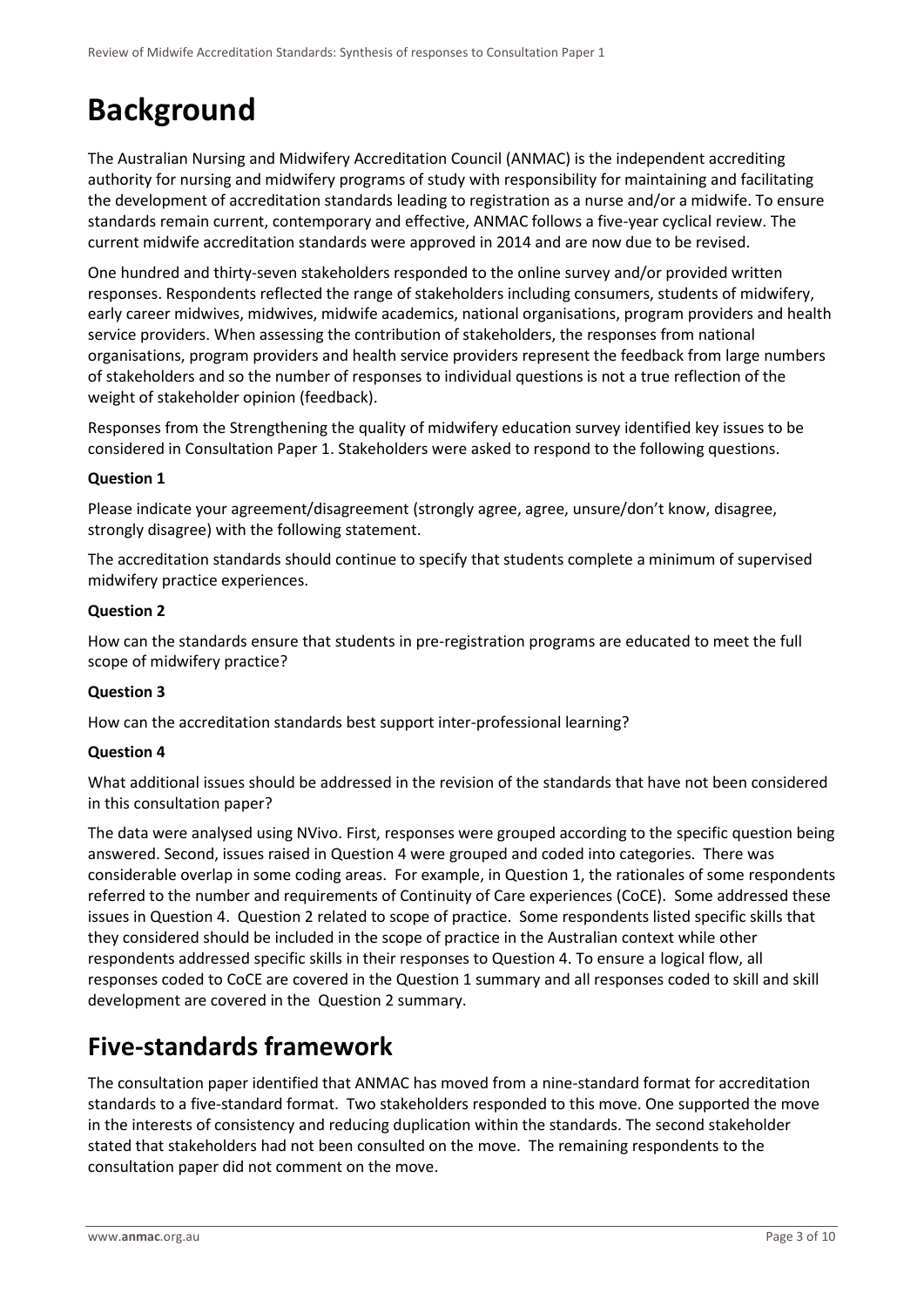## <span id="page-3-0"></span>**Question 1**

### **The accreditation standards should continue to specify that students complete a minimum of supervised midwifery practice experiences.**

One hundred and twenty-eight responses were recorded for this question. One hundred and fourteen responses indicated strong agreement (n=77)/agreement (n=37) with the statement. Eight responses indicated disagreement (n=7) /strong disagreement (n=1) with the statement. The remaining six responses were in the unsure/don't know category.

## <span id="page-3-1"></span>**Rationale**

The rationales provided for the choice were wide ranging. A number of responses stated there was a need for a standard minimum number of experiences to ensure that newly-qualified midwives had sufficient practice experience to work across a variety of midwifery settings. This was despite some responses supportive of maintaining minimum practice requirements articulating that the current practice requirements were overly prescriptive and focused on numbers rather than on the quality of the experience.

Responses indicating disagreement with the statement considered there was little or no evidence for the numbers, they were burdensome for students, especially those in rural and remote areas, and focussed on quantity rather than quality. Other responses articulated that ensuring students completed a minimum number of hours of clinical practice was considered preferable to completing numbers of experiences (more information in hours of practice below).

### *Change in numbers (excluding CoCE)*

Some responses advocated a reduction or a realigning of required numbers:

- Ensure a minimum of 30 antenatal episodes exclusive of continuity of care experiences
- Reduce spontaneous birth requirement (8.11c) to 15 20 women
- Increase direct and active care from an additional 10 women (8.11d) to 20 women
- Extend the focus in 8.11e to reproductive health (to align with ICM) to shift away from just birth and reduce the requirement to caring for 30 women
- Include a set number of water immersion/water births as a requirement
- Reduce the number of full (discharge) baby examinations to 10 plus a minimum number (10) of initial (birth) and ongoing (postnatal) neonatal assessments
- Provide experience in stabilisation for neonates prior to transfer to a tertiary centre (rural & remote)
- Increase hours spent on caring for neonate with special needs

### *Hours of practice - % practice – theory*

Twenty-eight responses were coded to this node. Some responses indicated a preference for requiring a minimum number of hours of clinical practice instead of experiences with a range of hours proposed (800 to 1000 hours). Some responses supported the current 50-50 split while others questioned the usefulness of percentages as a benchmark. They argued that universities calculate hours of theory and practice differently across the sector therefore the stated hours were open to interpretation. Some responses suggested that aligning with ICM standards (40% theory -50%. practice) could be an option.

### *Continuity of care experiences*

Thirty-nine responses were coded to this node. Of these, eight responses called for a reduction in the number of experiences, 10 advocated an increase to experiences and 11 responses reflected satisfaction with the current number. The other ten responses related to other elements of CoCE outside of the numbers.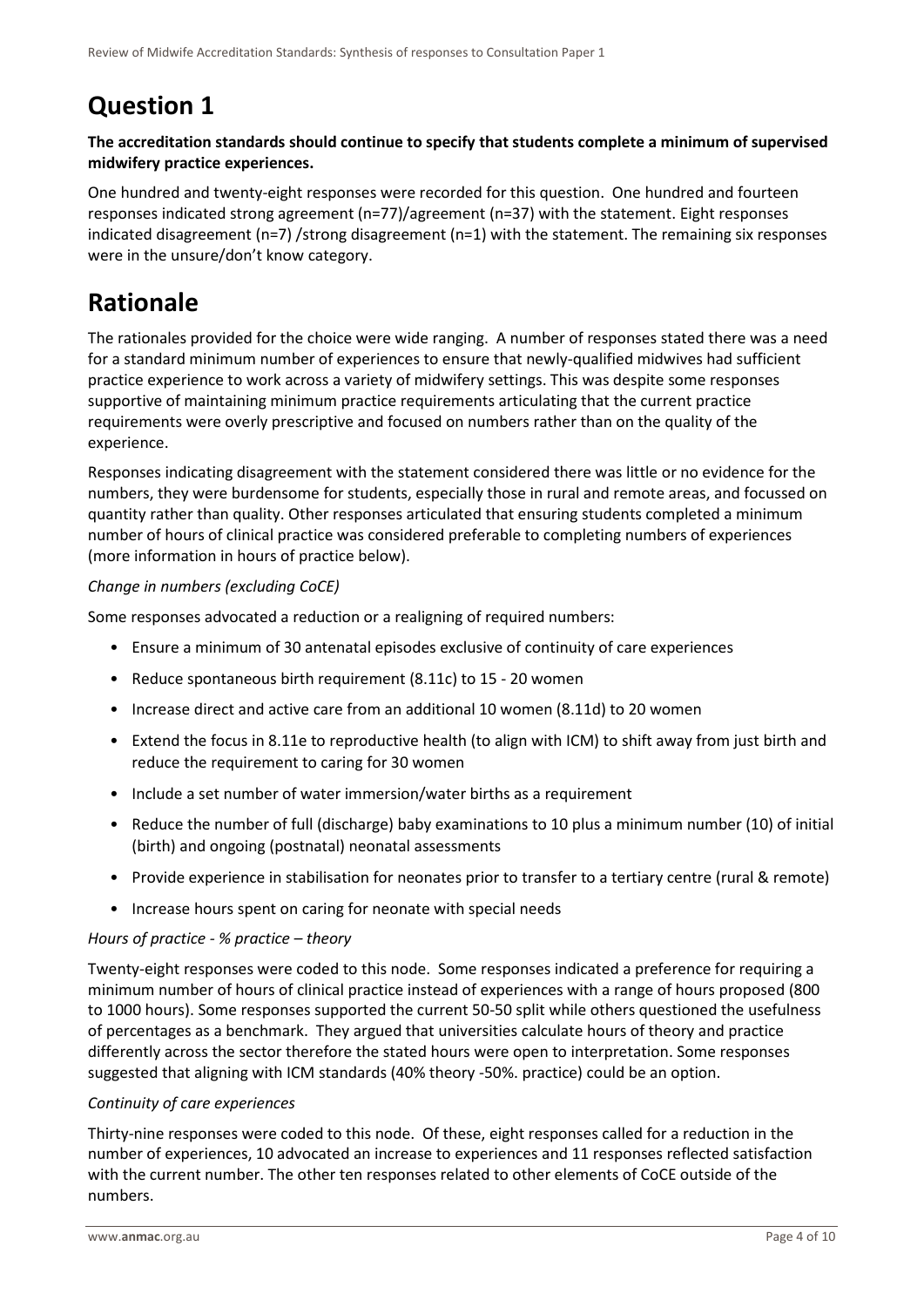### *Reduce the numbers (and requirements)*

Rationales for reducing the number of experiences included the difficulty in recruiting women, the burden of the experiences for students (impact on personal lives, ability to undertake part-time work, impact on attendance at university and compulsory practice commitments) and costs associated with traveling to appointments and births (petrol, phone). There was specific reference to the impact of the requirements on rural and remote students.

Proponents of reducing the numbers made a distinction between the number of experiences and reduced quality of the experiences for students and women. Reducing the number of required experiences was thought to result in an increase in quality. The proposed number of experiences ranged from a total of five or six across the program to undertaking one for each year of the program being undertaken (for example BN/BM, 4; 1- year postgraduate diploma, 1; 3-year BM, 3). Other responses recommended that the Standards should be revised to be consistent with UK standards which state *'all students experience continuity of carer and follow a number of women throughout the continuum of care'.*

In addition to reducing the number of CoCE, a number of responses argued that requiring students to be at a majority of the births was onerous, unfair and impacted on the safety of rural students traveling long distances. They proposed the removal of the birth attendance requirement.

### *Increase the numbers (and requirements)*

Proponents of increasing the numbers argued that the experiences are highly valued by students, CoCE transitioned students to caseload midwifery, and were reflective of best practice for birthing women.

*'Relationship based care makes you less nervous to practice new skills, and it develops the interpersonal skills we need as midwives to a much higher level. Continuity is the way of the future for our profession - it is what the consumer wants and it should be considered part and parcel of becoming a midwife'.*

Proposed increases ranged from 12 to 20. There was also a proposal to increase the requirements to four antenatal episodes of care, three to four postnatal episodes of care and attendance at 80% of the births.

### *Keep the numbers (and requirements) the same*

Responses in favour of keeping the present number of CoCE included the importance of not placing further pressure on clinical partners to provide student placements in the current workforce climate and a perception that the quality of the experience is impacted when the number of experiences increases.

### *Overall stakeholder response*

A majority of respondents strongly agreed/agreed that the revised midwifery accreditation standards should continue to specify a minimum number of supervised midwifery practice experiences. Some respondents advocated for changes to the current number of minimum practice requirements.

### <span id="page-4-0"></span>**Question 2**

### **How can the standards ensure that students in pre-registration programs are educated to meet the full scope of midwifery practice?**

There was strong support for ensuring graduates of pre-registration programs are educated to meet the full scope of midwifery practice as defined by the ICM.

*'The midwife is recognised as a responsible and accountable professional who works in partnership with women to give the necessary support, care and advice during pregnancy, labour and the postpartum period, to conduct births on the midwife's own responsibility and to provide care for the newborn and the infant. This care includes preventative measures, the promotion of normal birth, the detection of complications in mother and child, the accessing of medical care or other appropriate assistance and the carrying out of emergency measures. The midwife has an important task in health counselling and education, not only for the woman, but also within the family and the community. This work should involve antenatal education and preparation for parenthood and may extend to*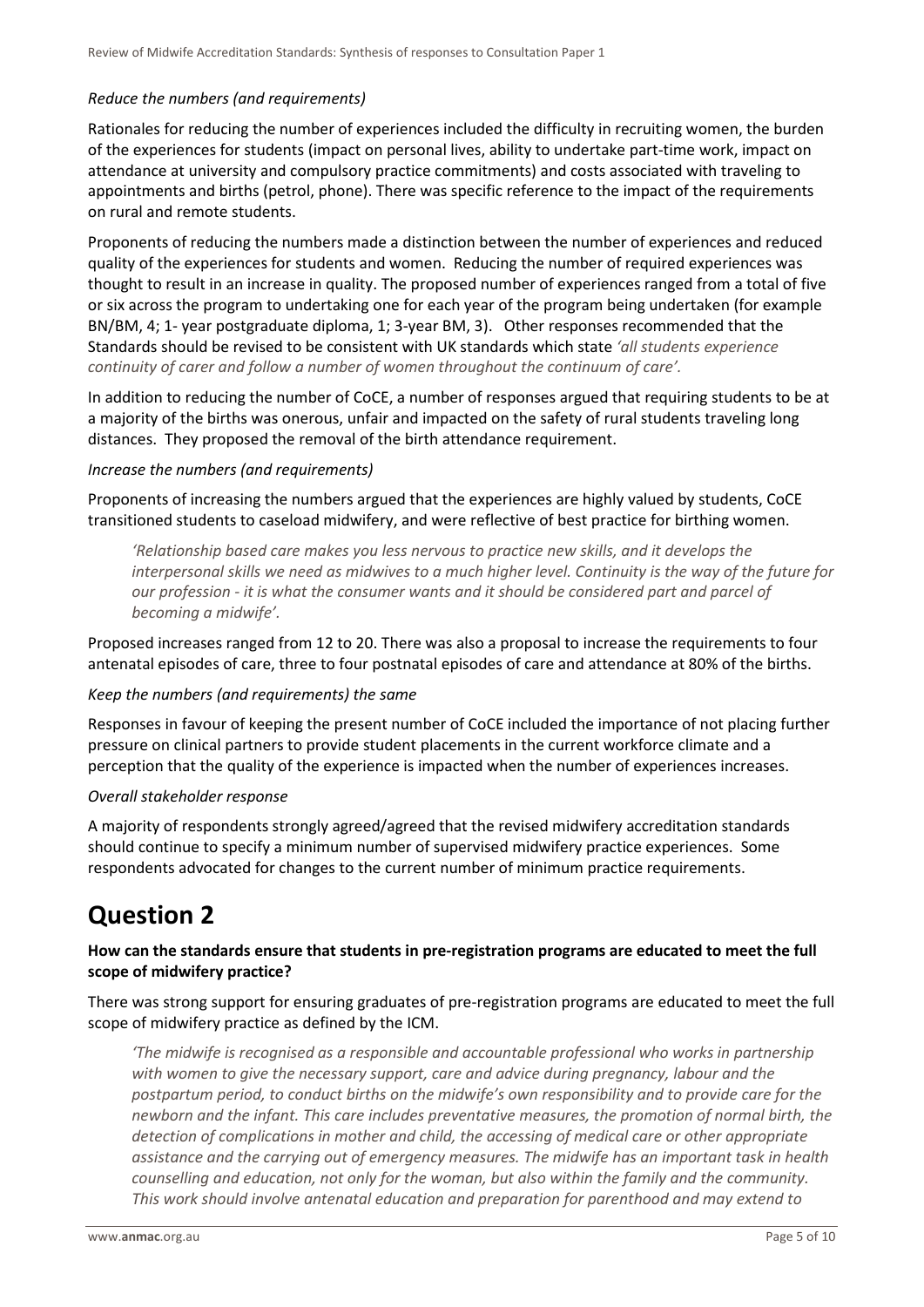*women's health, sexual or reproductive health and child care. A midwife may practise in any setting including the home, community, hospitals, clinics or health units.' International Confederation of Midwives (2017).* 

To meet the ICM definition, it was argued that undergraduate midwifery students needed to undertake (amongst a range of skill acquisitions) speculum examinations, assessment of a Bishops score on vaginal examination, venepuncture, intravenous cannulation, ordering and interpreting relevant pathology tests and prescribing and administering medications, perineal care and repair, full newborn examination at discharge, family planning and inserting long-acting contraceptives and abortion care, breastfeeding support and management of complex breastfeeding issues.

Support for including prescribing in the practice requirements was divided with some responses advocating its inclusion whilst others considered that prescribing was a skill that required further postgraduate education. There was consistent support for ensuring graduates were able to undertake perineal repair. Some responses indicated that theoretical preparation for this skill using simulation may be required where access to clinical experience was limited.

A number of responses indicated that additional time would be needed in pre-registration programs to achieve competence in the full scope of midwifery. Several responses suggested that it was timely to consider the need for a four-year bachelor degree. It was highlighted that some workplaces did not currently support the level of autonomy inherent in the ICM definition. One respondent argued*,* 

*'we need to educate midwives in accordance with the internationally recognised definition of a midwife and not outdated industrial restrictions. We are educating midwives for the future that will need all of these skills to provide care in midwifery led continuity of care models.'*

While a number of responses considered that it was important for all stakeholders to have a shared understanding of what should be included in the scope of practice, the following quote from a stakeholder argues for a less prescriptive approach.

*'The accreditation standards do not necessarily need to contain a comprehensive list of specific skills that students must achieve as this carries the risk of limiting the scope of practice, rather the accreditation standards should be enabling graduates to provide safe and competent care in all midwifery contexts. This can be achieved by ensuring that the learning outcomes address the NMBA midwife standards for practice.'*

The role of the accreditation standards in sustaining the quality of midwifery pre-registrations education across Australia was highlighted in the following response.

*'Of note, as the accreditation organisation, ANMAC is recognised as the governing body who safe guard against programs being watered down to save money at higher education institution levels. Having an organisation that stipulates the national standard for education providers to follow supports academics at university level.'*

#### *Overall Stakeholder response*

A majority of respondents agreed that the revised midwifery accreditation standards should ensure that students in pre-registration programs are educated to meet the full scope of midwifery practice.

### <span id="page-5-0"></span>**Question 3**

### **How can the accreditation standards best support inter-professional learning (IPL)?**

All responses coded to this question supported the continued inclusion of IPL in the standards. Some responses advocated that IPL should be a mandated requirement in the Standards. It was thought to be important not to '*stipulate the how and when, but leave that to the flexibility and creativity of the education provider'*. Appropriate assessment of the learning by all those involved was considered essential and it was thought that the Evidence Guide accompanying the Standards could give examples of a range of best practice approaches for the benefit of program providers. Simulated experiences as well as practicebased experiences were thought to be appropriate.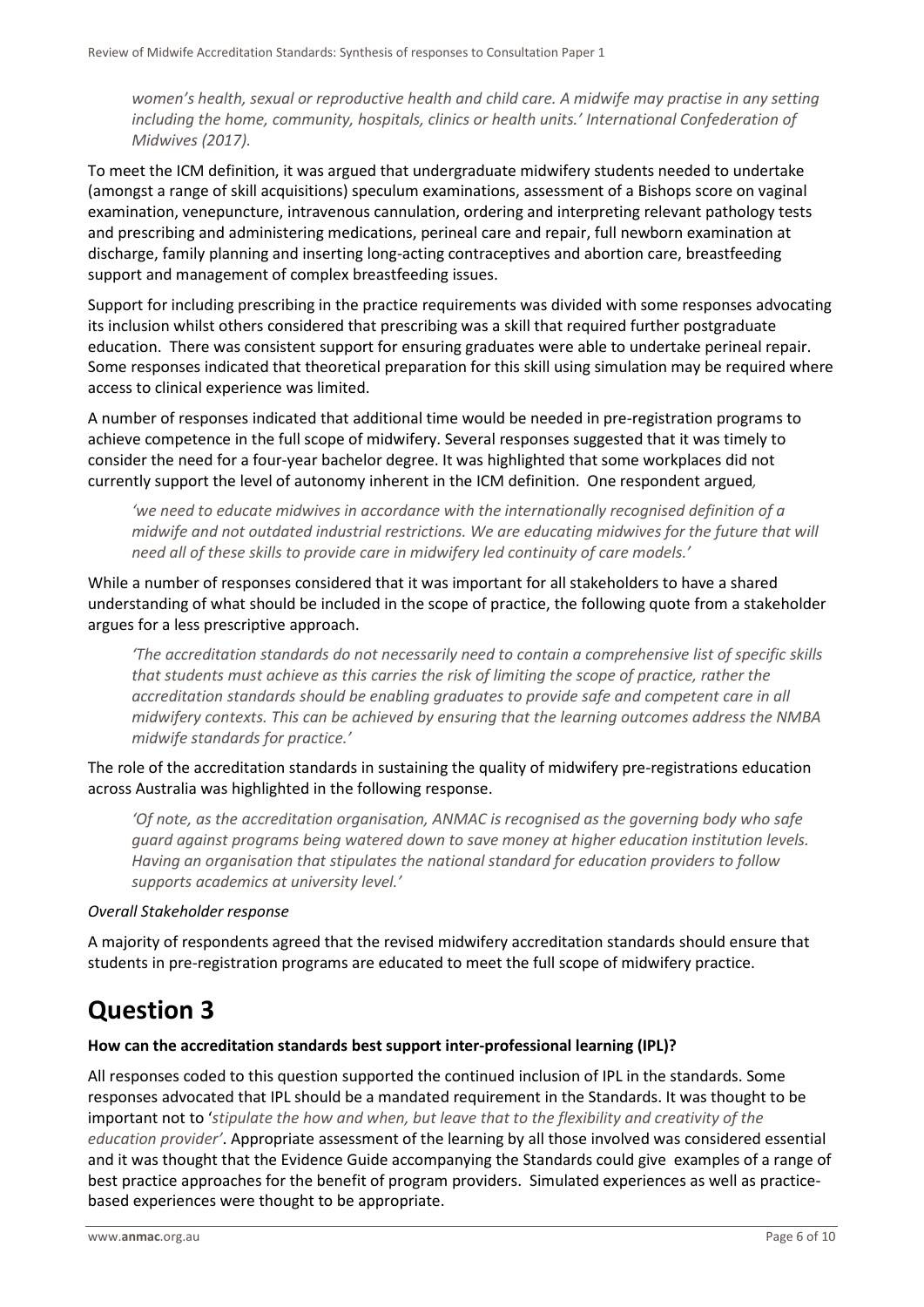### *Overall stakeholder response*

Respondents provided feedback on how best to support IPL in the revised midwifery accreditation standards.

## <span id="page-6-0"></span>**Question 4**

### **What additional issues should be addressed in the revision of the standards that have not been considered in this consultation paper?**

A number of issues were identified by stakeholders. They are listed below together with a brief summary of the responses.

### *Aboriginal and Torres Strait Islander Peoples*

Seventeen responses were coded to this issue. A number of responses supported the use of CATSINaM publications Position statement: Embedding cultural safety across Australian nursing and midwifery (2017) and The Nursing and Midwifery Aboriginal and Torres Strait Islander Health Curriculum Framework (Version 1.0) (2017) in strengthening the standards to ensure a nationally consistent and adequately resourced approach to cultural safety training (students and academics) across midwifery programs in Australia. It was also argued that strengthening the affirmative action requirements in the standards was crucial to growing the First Peoples midwifery workforce.

One response considered that there was a need to strengthen the capabilities of midwifery students to care for Indigenous women and families. Another response was not supportive of the inclusion of the discrete unit on Aboriginal and Torres Strait Islander health and argued that the focus should be on a cultural safety and multicultural care for all cultures.

### *Social model of health*

Three responses advocated the adoption of a social model of health rather than a biomedical model to underpin midwifery curricula. This approach was thought to strengthen midwives' ability as primary care providers.

### *Governance/midwifery leadership*

A number of responses identified that revised standards should be strengthened with regard to leadership of pre-registration midwifery programs. Close alignment with the ICM standards was advocated. The preference across submissions was for the leader of program to be a midwife, with a PhD, appointed at the Associate Professor level, with a defined and visible role within the university.

One submission considered that it was essential to define some of the wording currently used in relation to midwifery leadership in the Standards. For example, 'contemporary' in 7.6 '… strong links with contemporary midwifery education and research' and 'active involvement' in 7.6 '…maintains active involvement in the midwifery profession'.

### One submission stated:

*'Findings from a recent Delphi study conducted with Australian and New Zealand academics found that lack of visible midwifery leadership was a key challenge facing midwifery education. This limits the opportunity to advocate for best practice and adequate resources in midwifery education within the university sector where midwifery is often a minority group- often consumed within nursing'.* 

Respondents agreed that registered midwives who were teaching in midwifery programs should have acquired a masters or a PhD level of education. The question of whether or not midwifery academics should be undertaking clinical practice was raised. Also, with some University's currently moving towards teaching specialist roles, it was thought timely to discuss whether or not a minimum percentage of research active academics, and academics with contemporary clinical experience are required in the staffing profile of the program provider.

### *ICM Standards*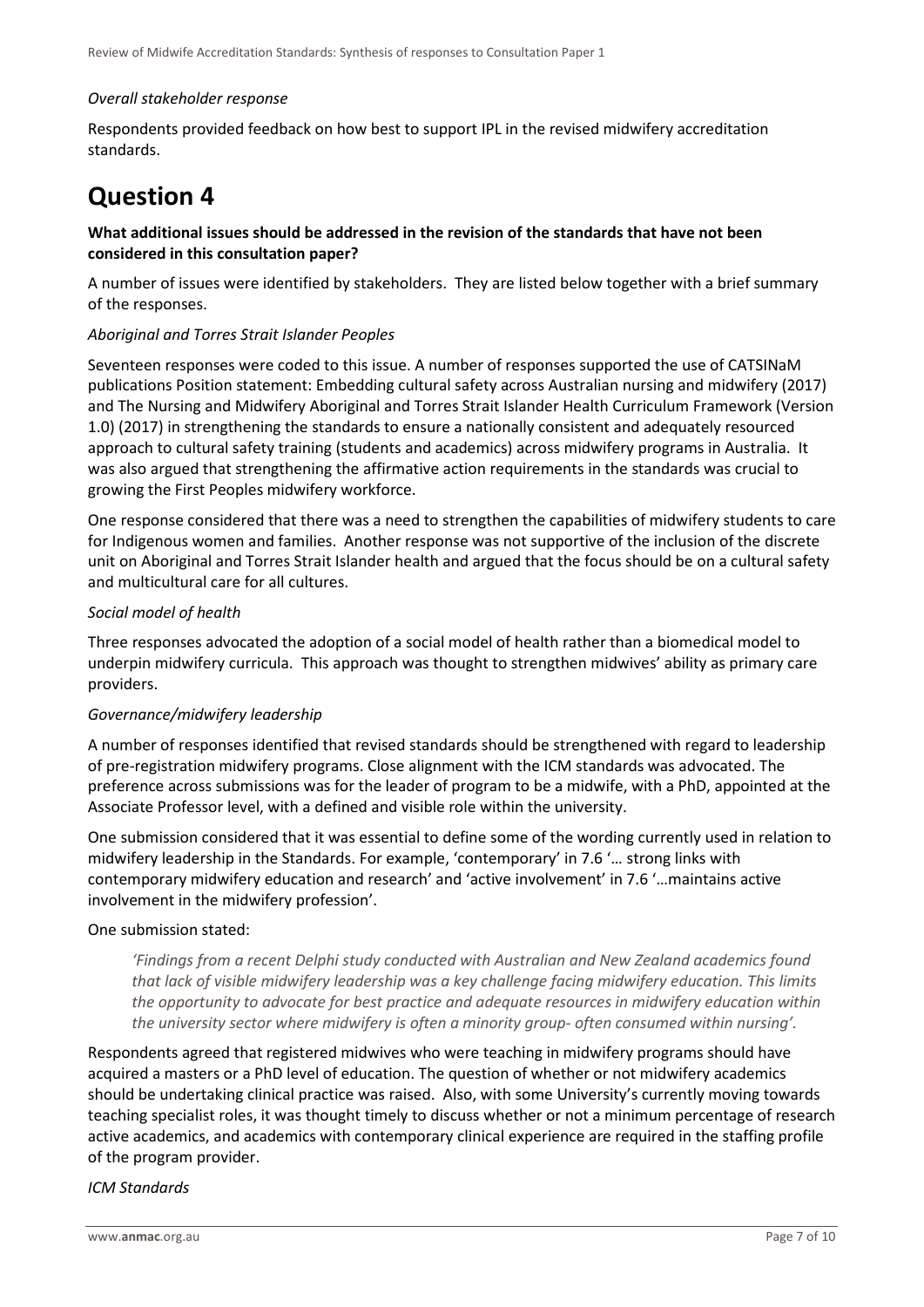A number of responses identified a need for the revised standards for midwifery programs to be consistent with the following ICM documents/definitions:

- global standards for midwifery education
- definition of the Scope of Midwifery Practice
- essential competencies for midwives
- in particular the following issues were highlighted:
- minimum length of three years for an undergraduate pre-registration midwifery program
- the minimum length of the pre-registration midwifery program for registered nurses should be at least 18 months full time
- curriculum should contain a minimum of 40% theory and 50% practice.
- Bachelor of Midwifery sole pathway to registration

### *Benchmarking*

Ten responses cited the need to benchmark the following aspects of the Standards:

- standards should be commensurate with other similar OECD nations (United Kingdom [UK], New Zealand [NZ], Canada)
- there should be uniformity of the requirements for CoCE across program providers
- equity of clinical experiences for all midwifery students regardless of place of education (stated that not all pre-registration midwifery students had equal opportunity and access to all models of care)
- 4-year undergraduate program to align with current international programs (UK & NZ) where midwives' complete additional clinical placement to consolidate skills – such as an intern year

#### *Content*

There was considerable feedback in relation to the content that respondents believed should be included in the standards. The feedback identified there should be more emphasis on the following:

- postnatal care
- health informatics
- perinatal mental health
- stillbirth
- impact of the social determinants of health on maternal and infant well-being
- family violence
- self-care for the midwife
- women's sexual and reproductive health
- vaccination knowledge and practice

Some respondents argued that the revised standards should support the inclusion of practice experience in water birth, home birth and Indigenous birthing models of care. Reflection on how to address the higher than the OECD average rate of third and fourth-degree perineal lacerations experienced by birthing women was also considered important.

### *Quality of practice experiences*

The need to ensure the quality of practice experiences was identified. The following issues were raised:

• access to diverse practice learning experiences (public, private, community, home birth, MGP, rural, remote, international)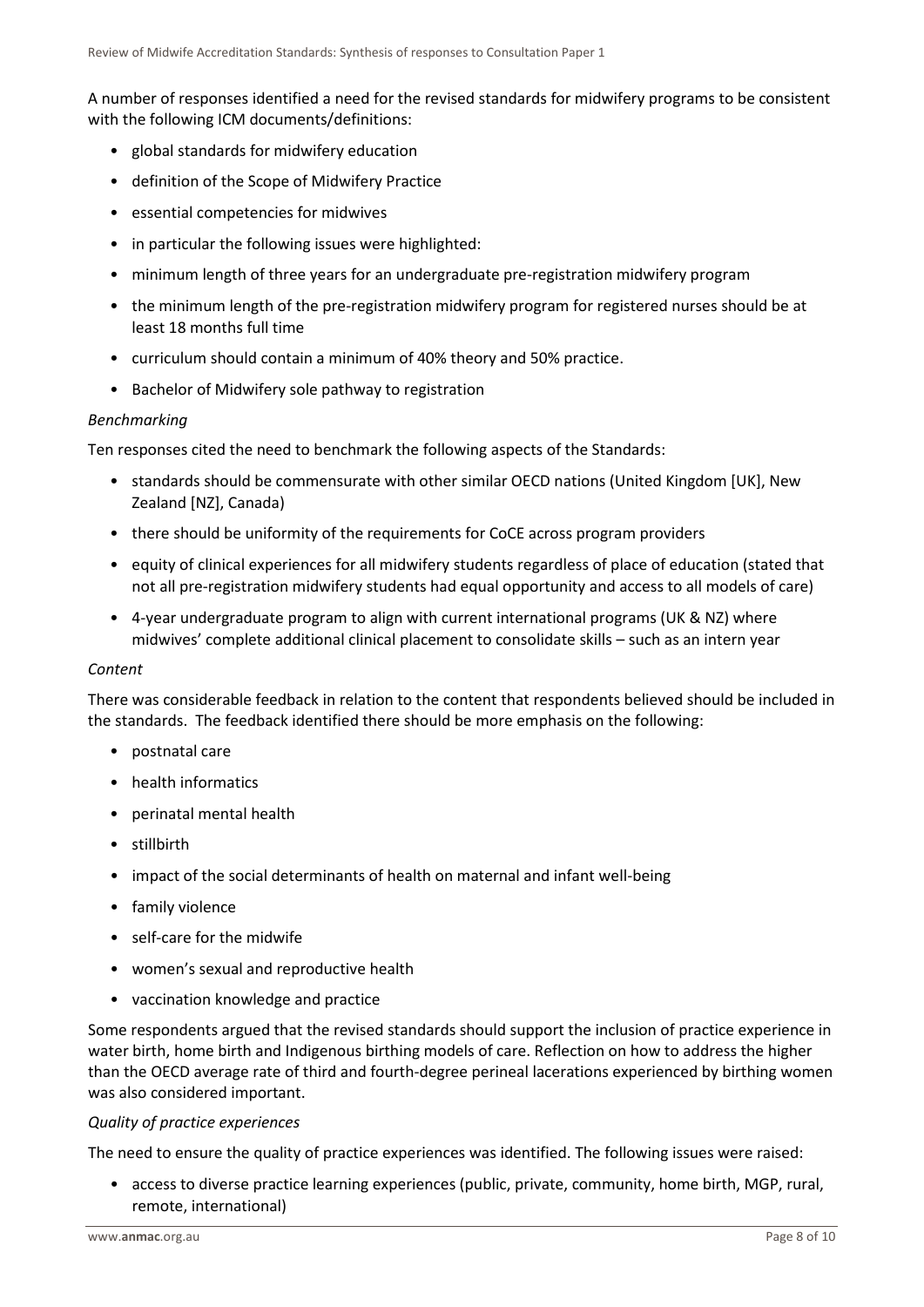- facilitated student exchange between metropolitan tertiary institutions and regional and remote areas
- program providers to ensure competent and effective supervisory staff
	- comprehensive training for midwives supervising learners
	- academics/midwives supervising learners have up-to-date clinical knowledge/practice experience
	- preceptors/mentors have postgraduate qualifications
- appropriate ratios of learners to supervisors to women receiving care
- clinical practice experiences sequenced to ensure learners have appropriate theoretical knowledge prior to commencing practice experience.
- use of a tool to measure the quality of the clinical learning environment from the student's perspective (e.g. MidSTEP)
- evidence of appropriate management of professional placements, particularly for CoCE due to its adhoc nature in comparison to structured placements

### One respondent wrote this (information on management of professional placements)

*'…needs to include evidence of appropriate student clinical facilitation, student feedback/assessment, availability of 24/7 student/venue support, measures for recruitment and support of women, and safety measures in place for students being called in for births in the middle of the night.'*

### *Rural and remote*

Issues associated with undertaking midwifery education in a rural and/or remote area or educating midwives for practice in rural and/or remote areas have been discussed under the relevant coding categories.